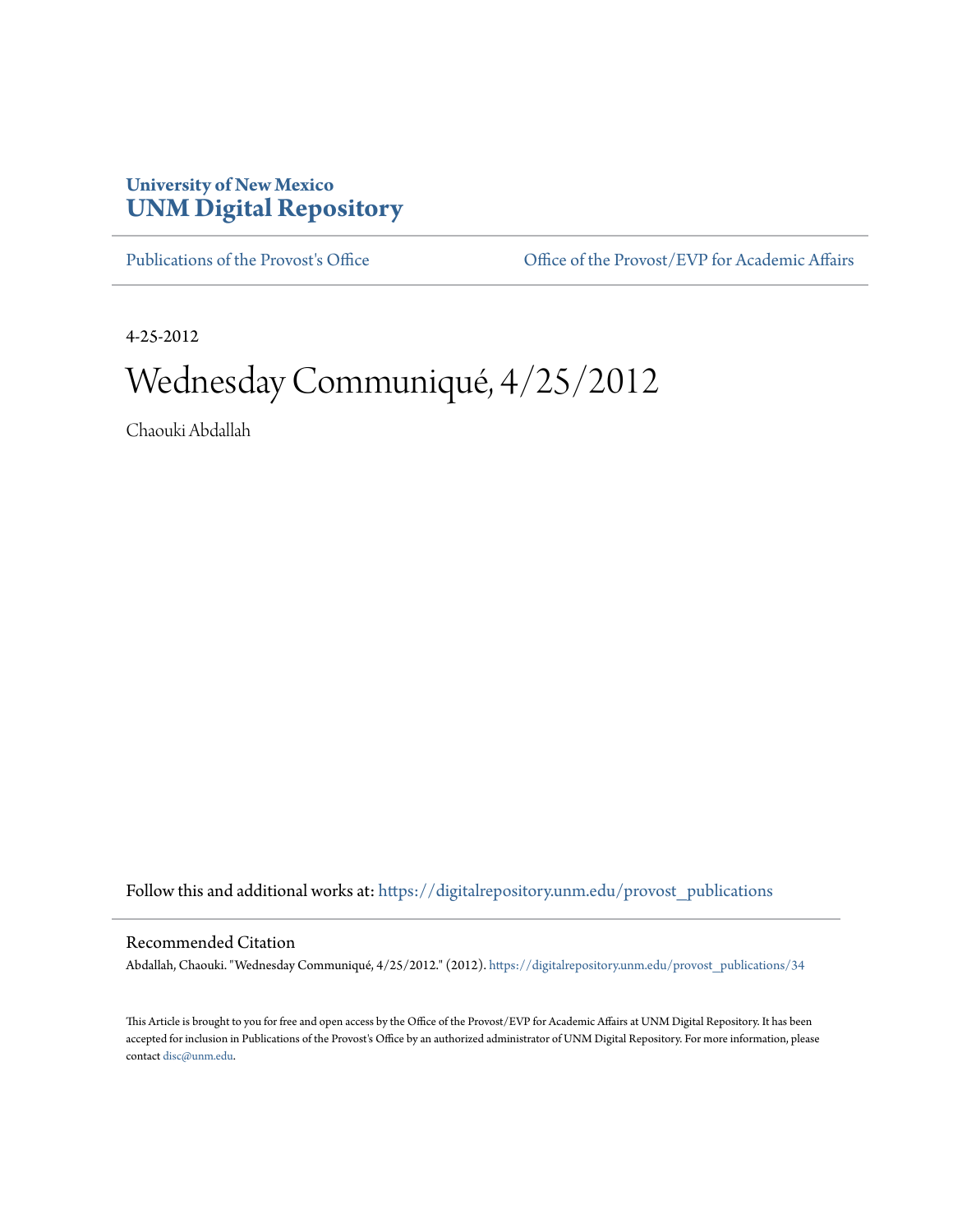

### *WEDNESDAY COMMUNIQUÉ*

#### **April 25, 2012**

**Will Online Education Replace College**? In an earlier Communiqué, I referred to MITx, MIT's initiative that builds on their OpenCourseWare project to deliver complete college courses. Related efforts such as ITunesU may spell trouble for the traditional university model. However, the article <http://www.theatlantic.com/business/archive/2012/03/will-online-education-replace-college/255166/> presents a case of why such offerings will actually help agile universities in building their "brand."

**Map of Science:** As the last of the 2012 distinguished lecture series talks, Dr. J.H. Brown, a UNM distinguished professor of Biology gave on April 18, 2012, a very interesting talk titled: *Human Macroecology: The Malthusian-Darwinian Dynamic and the Rise of Human Civilization.* In a follow-up exchange with Dr. Brown, he pointed me to the interesting research being done by members of his Human Macroecology group and SFI researchers. The group is studying the rise and fall of cities and companies (see last week's "Why Companies Fail?") as well as complex collaborative networks. In one of their papers, they display a "map of science," detailing research interactions: [http://www.plosone.org/article/info%3Adoi%2F10.1371%2Fjournal.pone.0004803.](http://www.plosone.org/article/info%3Adoi%2F10.1371%2Fjournal.pone.0004803)

**The 100-year March of Technology:** A picture is worth a thousand words, and sometime many more. The graph <http://www.theatlantic.com/technology/archive/2012/04/the-100-year-march-of-technology-in-1-graph/255573/> shows the adoption of various technologies over the last 100 years.

**The Common Core:** New Mexico is one of the 48 US States and territories that have adopted the Common Core for K-12 education. "The Common Core State Standards provide a consistent, clear understanding of what students are expected to learn, so teachers and parents know what they need to do to help them. The standards are designed to be robust and relevant to the real world, reflecting the knowledge and skills that our young people need for success in college and careers." [http://www.corestandards.org/.](http://www.corestandards.org/)

**Tuition & Fees Reports:** Washington State Higher Education Coordinating Board prepares a document that compares the cost of higher education by sector. The latest such document is from the 2010-2011 Academic year and may be found at: [http://www.hecb.wa.gov/PublicationsLibrary/PolicyResearch/Tuition.](http://www.hecb.wa.gov/PublicationsLibrary/PolicyResearch/Tuition) Check how UNM's costs compare to similar institutions.

**What is the right thing to do?** I recently came across an overview of a Harvard course by Michael Sandel: [http://athome.harvard.edu/programs/jmr/,](http://athome.harvard.edu/programs/jmr/) then downloaded his book titled: *Justice: What is the Right Thing To Do?* It covers topics such as maximizing welfare, respecting freedom, and promoting virtue and is on my summer reading list. I highly recommend two of Sandel's Ted talks:

[http://www.ted.com/talks/lang/en/michael\\_sandel\\_what\\_s\\_the\\_right\\_thing\\_to\\_do.html,](http://www.ted.com/talks/lang/en/michael_sandel_what_s_the_right_thing_to_do.html) and [http://www.ted.com/talks/lang/en/michael\\_sandel\\_the\\_lost\\_art\\_of\\_democratic\\_debate.html.](http://www.ted.com/talks/lang/en/michael_sandel_the_lost_art_of_democratic_debate.html) His recent article in the Atlantic Magazine asks the very current question: do we want a market economy, or a market society? [http://www.theatlantic.com/magazine/archive/2012/04/what-isn-8217-t-for-sale/8902/.](http://www.theatlantic.com/magazine/archive/2012/04/what-isn-8217-t-for-sale/8902/)

Fr**om the book** *House of Stone***: "**Slights become grievances and grievances become grudges." In Academic politics, grudges eventually become principled stands.

**Bookstore Orders:** As a reminder to faculty, if you or your department has not submitted your summer and/or fall course materials requisition to the UNM Bookstore, please do so as soon as possible. The Higher Education Opportunity Act (HEOA) requires UNM to post on the UNM Bookstore's website all of your summer and fall course material requirements by the first day of registration April 23. Also, textbook buyback begins May 1 and with your requisition to re-use the same book we can give back the maximum amount of money to our students. The link to submit your course materials requisition for Main and North Campuses is [http://bookstore.unm.edu/t-](http://bookstore.unm.edu/t-1UNM_faculty.aspx)